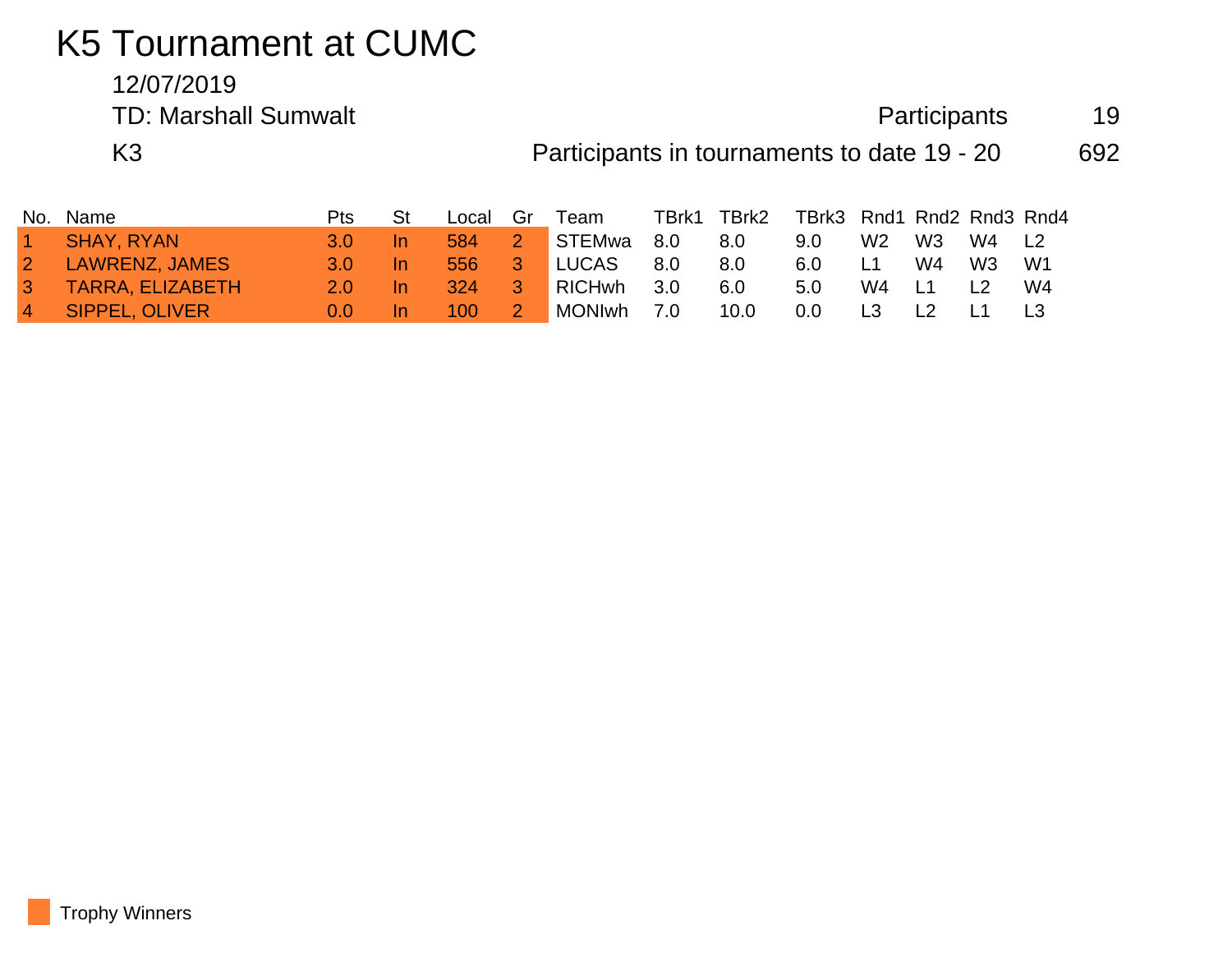## K5 Individual Standings

| No.            | Name                         | Pts | <b>St</b> | Local | Gr                    | Team                  |     | TBrk1 TBrk2 | TBrk3 | Rnd1            | Rnd <sub>2</sub> | Rnd3            | Rnd4            |
|----------------|------------------------------|-----|-----------|-------|-----------------------|-----------------------|-----|-------------|-------|-----------------|------------------|-----------------|-----------------|
| $\overline{1}$ | <b>MADDINENI, SHISHIR</b>    | 4.0 | In        | 913   | 4                     | WAELEM <sub>8.5</sub> |     | 9.0         | 10.0  | W <sub>5</sub>  | W <sub>13</sub>  | W <sub>2</sub>  | W <sub>3</sub>  |
| $\overline{2}$ | <b>SINGH, JIYAN</b>          | 3.0 | $\ln$     | 884   | $\overline{2}$        | <b>USM</b>            | 9.0 | 10.0        | 8.0   | W14             | W4               | L <sub>1</sub>  | W7              |
| $\mathbf{3}$   | <b>SHAY, CONNOR</b>          | 3.0 | In.       | 799   | 4                     | STEMwa 8.0            |     | 10.0        | 9.0   | W9              | W <sub>8</sub>   | W7              | L1              |
| $\overline{4}$ | RUDOLPH, ETHAN               | 3.0 | In.       | 941   | 5                     | FERNmo 6.5            |     | 7.0         | 7.0   | W <sub>12</sub> | L <sub>2</sub>   | W <sub>11</sub> | W9              |
| 5              | <b>IBARRA AHUATZI, DAVID</b> | 2.5 | In.       | 579   | $\overline{4}$        | <b>VIEAU</b>          | 6.5 | 7.0         | 5.0   | L1              | <b>W15</b>       | D <sub>8</sub>  | W12             |
| 6              | OROZCO, ADAN                 | 2.5 | In.       | 513   | 5                     | <b>VIEAU</b>          | 6.0 | 6.5         | 6.5   | W <sub>15</sub> | L7               | <b>W10</b>      | D <sub>8</sub>  |
| $\overline{7}$ | PEREZ, VICTORIO              | 2.0 | In.       | 766   | 5                     | FERNmo 5.5            |     | 10.5        | 7.0   | W <sub>10</sub> | W <sub>6</sub>   | L <sub>3</sub>  | L2              |
| 8              | LOPEZ_PAULSON, MARCUS        | 2.0 | In.       | 568   | 5                     | <b>VIEAU</b>          | 5.0 | 9.5         | 5.5   | W11             | L3               | D <sub>5</sub>  | D <sub>6</sub>  |
| 9              | CHINTAPANDU, AADYA           | 2.0 | In.       | 541   | $\mathbf{2}^{\prime}$ | <b>HOME</b>           | 3.5 | 7.0         | 5.0   | L <sub>3</sub>  | W <sub>12</sub>  | W <sub>13</sub> | L4              |
| 10             | CHINTAPANDU, ADI             | 2.0 | In.       | 566   | 3                     | <b>HOME</b>           | 3.0 | 6.0         | 4.0   | L7              | W14              | L <sub>6</sub>  | W <sub>13</sub> |
| 11             | <b>CROSBY, AIDEN</b>         | 2.0 | In.       | 401   | 4                     | SILOmi                | 3.0 | 6.0         | 3.0   | L <sub>8</sub>  | -B-              | L4              | W14             |
| 12             | PIEPER, KEVIN                | 1.0 | In.       | 564   | 3                     | FERNmo 4.5            |     | 7.5         | 1.0   | L4              | L9               | -B-             | L <sub>5</sub>  |
| 13             | <b>WISCHER, DAMIAN</b>       | 1.0 | In.       | 332   | 5                     | <b>VIEAU</b>          | 4.0 | 8.0         | 3.0   | -B-             | L1               | L <sub>9</sub>  | L10             |
| 14             | LEZAMA, ALEJANDRINA          | 1.0 | In.       | 281   | 4                     | <b>VIEAU</b>          | 4.0 | 7.0         | 2.0   | L2              | L10              | W <sub>15</sub> | L11             |
| 15             | <b>MYLES, OLIVEA</b>         | 1.0 | In.       | 280   | $\overline{4}$        | SILOmi                | 3.5 | 6.0         | 0.0   | L6              | L <sub>5</sub>   | L14             | -B-             |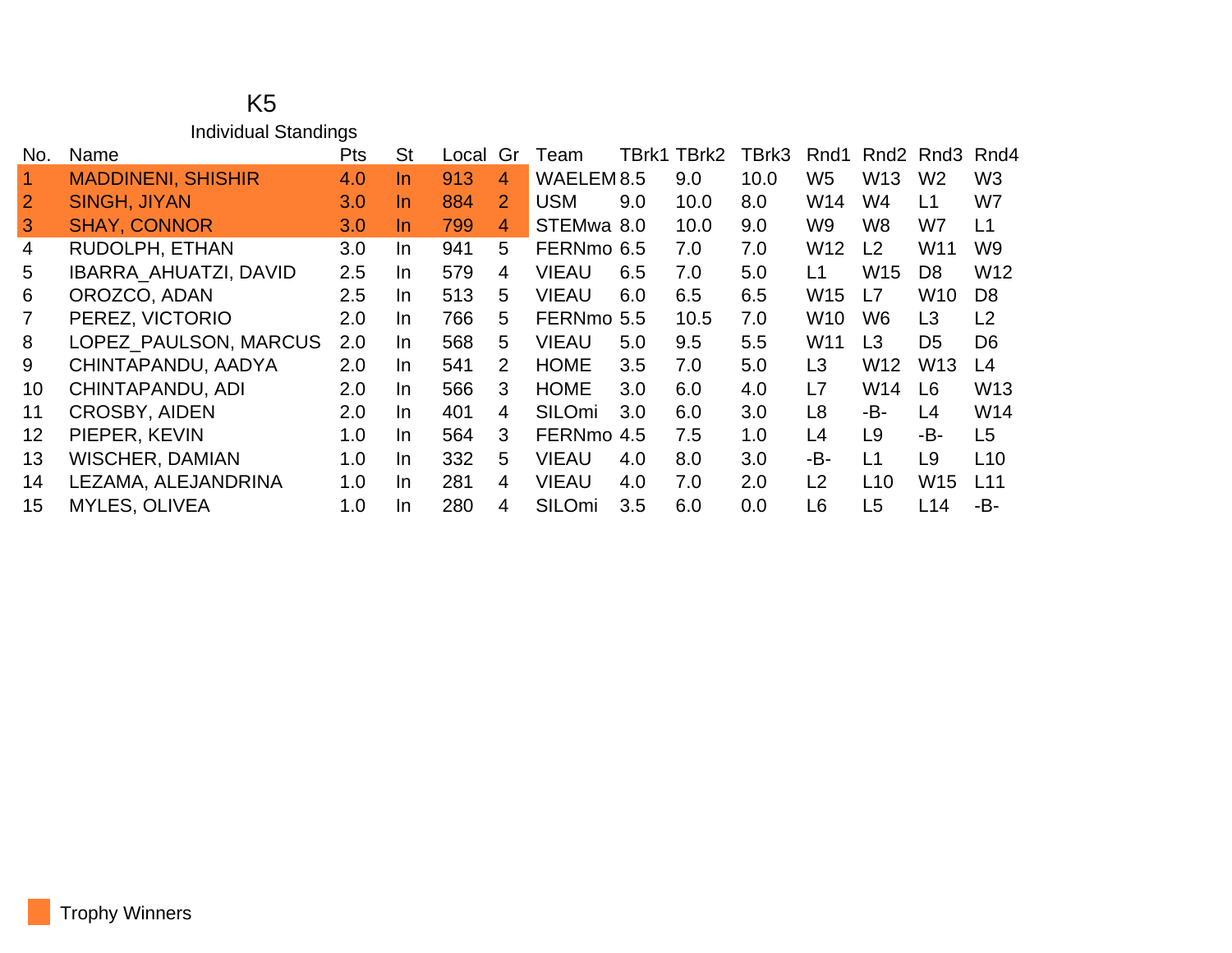## K3 Team Standings

| <b>PIC</b>     | Name (Players: Top 4 used)          | Score | Solk | Cum | CumOp | SBx2 |
|----------------|-------------------------------------|-------|------|-----|-------|------|
|                |                                     |       |      |     |       |      |
|                | Waukesha Stem Academy (1)           | 3.0   | 8.0  | 9.0 | 17.0  | 10.0 |
|                | SHAY, RYAN (3.0,584)                |       |      |     |       |      |
| $\overline{2}$ | St. Lucas Lutheran School, Kewu (1) | 3.0   | 8.0  | 6.0 | 23.0  | 10.0 |
|                | LAWRENZ, JAMES (3.0,556)            |       |      |     |       |      |
| 3              | RICHARDS ELEMENTARY, WHITEFISH (1)  | 2.0   | 6.0  | 5.0 | 15.0  | 0.0  |
|                | TARRA, ELIZABETH (2.0,324)          |       |      |     |       |      |
| 4              | St. Monica Catholic School, Wh (1)  | 0.0   | 10.0 | 0.0 | 25.0  | 0.0  |
|                | SIPPEL, OLIVER (0.0,100)            |       |      |     |       |      |